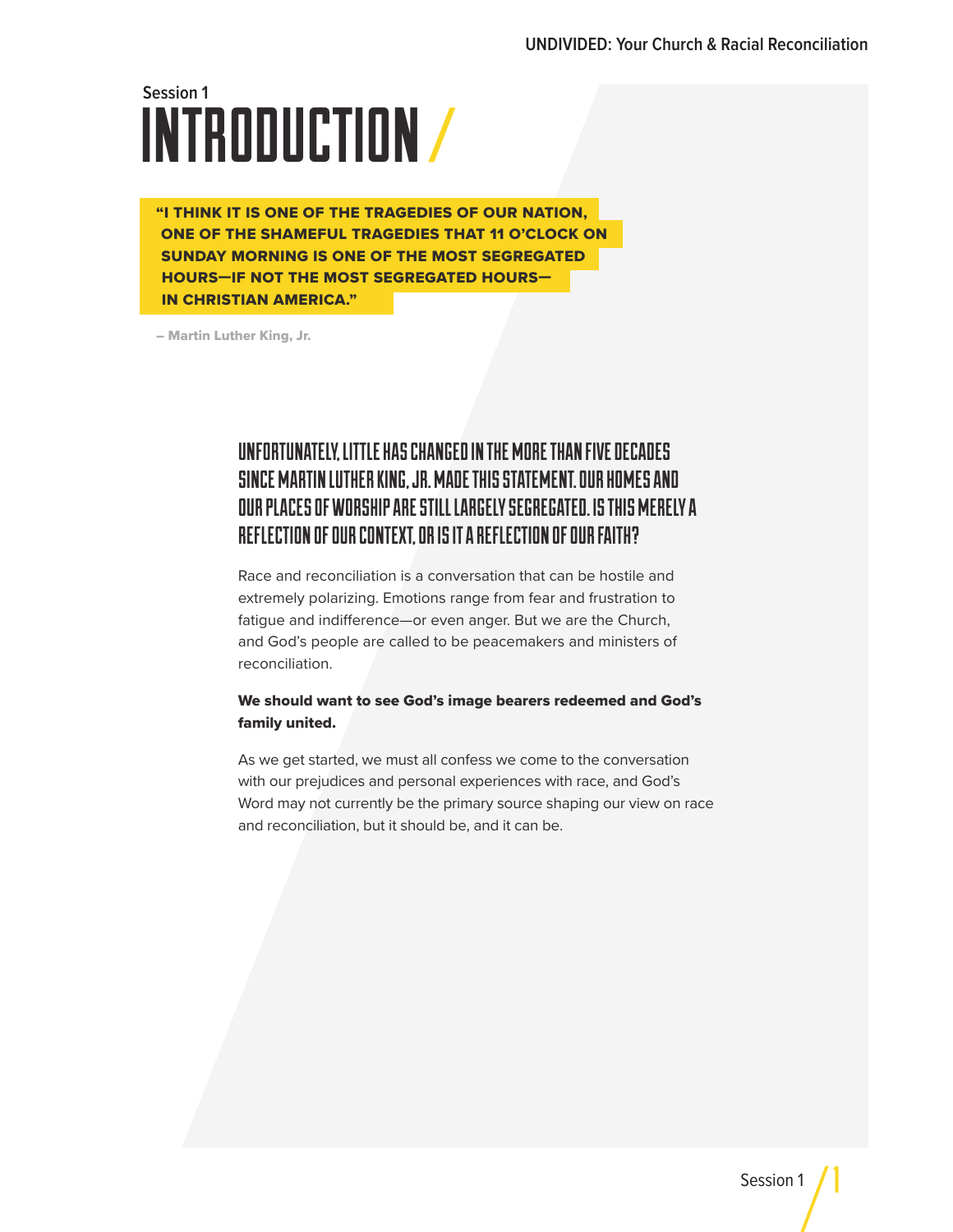#### The gospel message has never

ignored racial issues. The greatest commandments compel us to love God and our neighbors, and the Great Commission compels us to share the gospel and build lasting relationships with other ethnicities. So this is bigger than a race issue—it's a discipleship obstacle.

John Piper said that "missions exists because worship doesn't." We can also say racial dysfunction exists where discipleship doesn't.

#### Our vertical reconciliation to God should directly impact our horizontal relationship with one another.

The Church possesses the ability to demonstrate this unity, but we can only live this out by the power of the Holy Spirit and through discipleship.

*"The reason we haven't solved the race problem in America after hundreds of years is that people apart from God are trying to create unity, while people under God who already have unity are not living out the unity we possess."* 

– Dr. Tony Evans

66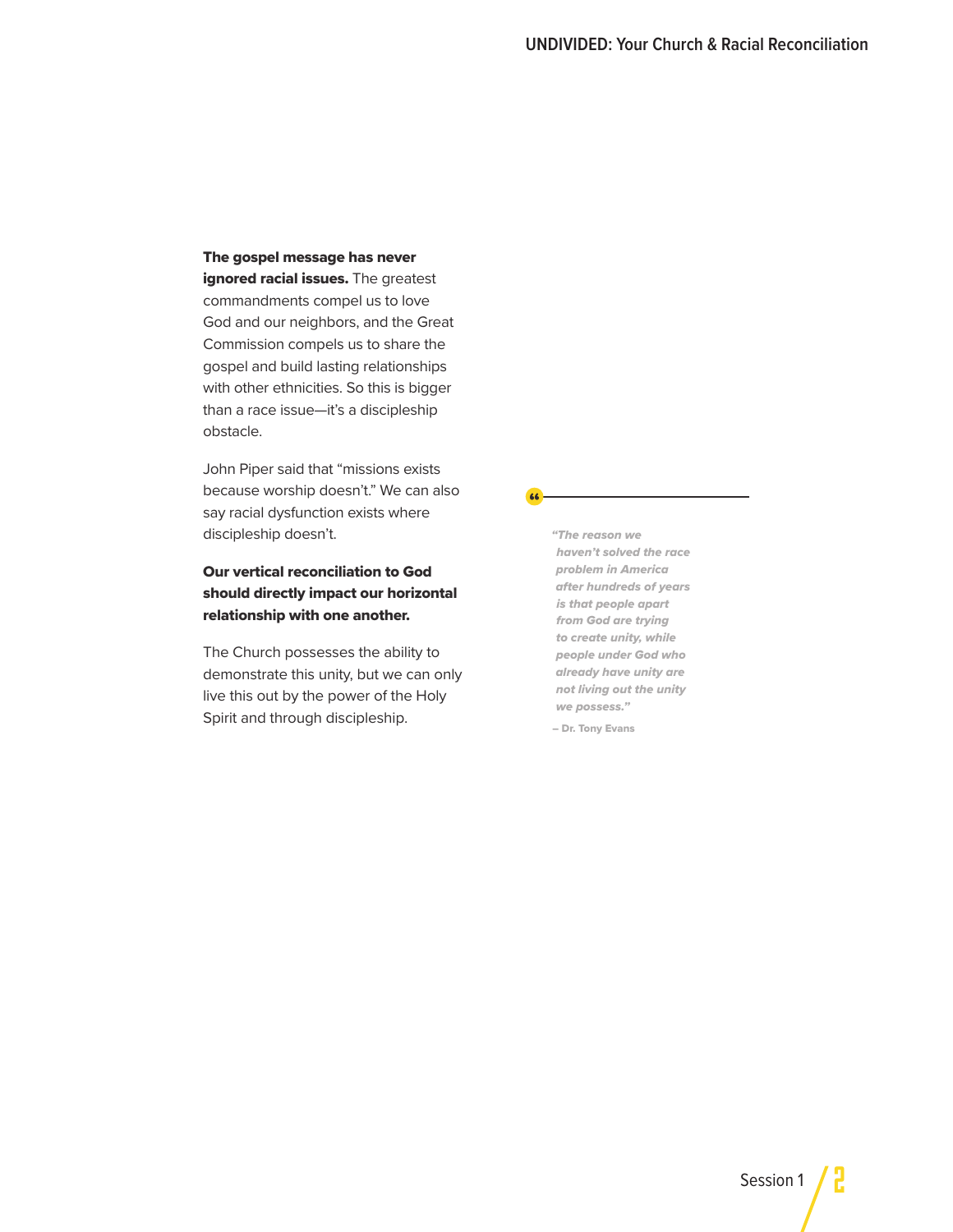Discipleship only happens in relationships. If concerts, conferences and even church services don't produce meaningful, discipling relationships, they're just short-term experiences. The beauty of the gospel is not sameness, but oneness. God has called us to unity, not uniformity, and mutual discipleship produces this type of oneness.

"AFTER THIS I LOOKED, AND BEHOLD, A GREAT MULTITUDE THAT NO ONE COULD NUMBER, FROM EVERY NATION, FROM ALL TRIBES AND PEOPLES AND LANGUAGES, STANDING BEFORE THE THRONE AND BEFORE THE LAMB, CLOTHED IN WHITE ROBES, WITH PALM BRANCHES IN THEIR HANDS, AND CRYING OUT WITH A LOUD VOICE, "SALVATION BELONGS TO OUR GOD WHO SITS ON THE THRONE, AND TO THE LAMB!"

– Revelation 7:9-10

**Every nation, tribe, people and language exists in heaven.** Even in heaven, we see a multiethnic, multilingual and multicultural people united. This means we'll eternally exist the way God created us ethnically and culturally. Just as on earth, we will not look the same in heaven; but, together, we will worship the same Savior and proclaim the same message. Ethnicity is valuable to Jesus on earth and in heaven, so it should be valuable to us on earth and in heaven. We should worship God now across various cultures, languages and ethnicities as a beautiful way of picturing and practicing how we will worship Him later with believers for eternity.

A community of people centered in the gospel enables the multiethnic body of Christ to weep, mourn, rejoice, laugh, play, eat, love, confess and repent together.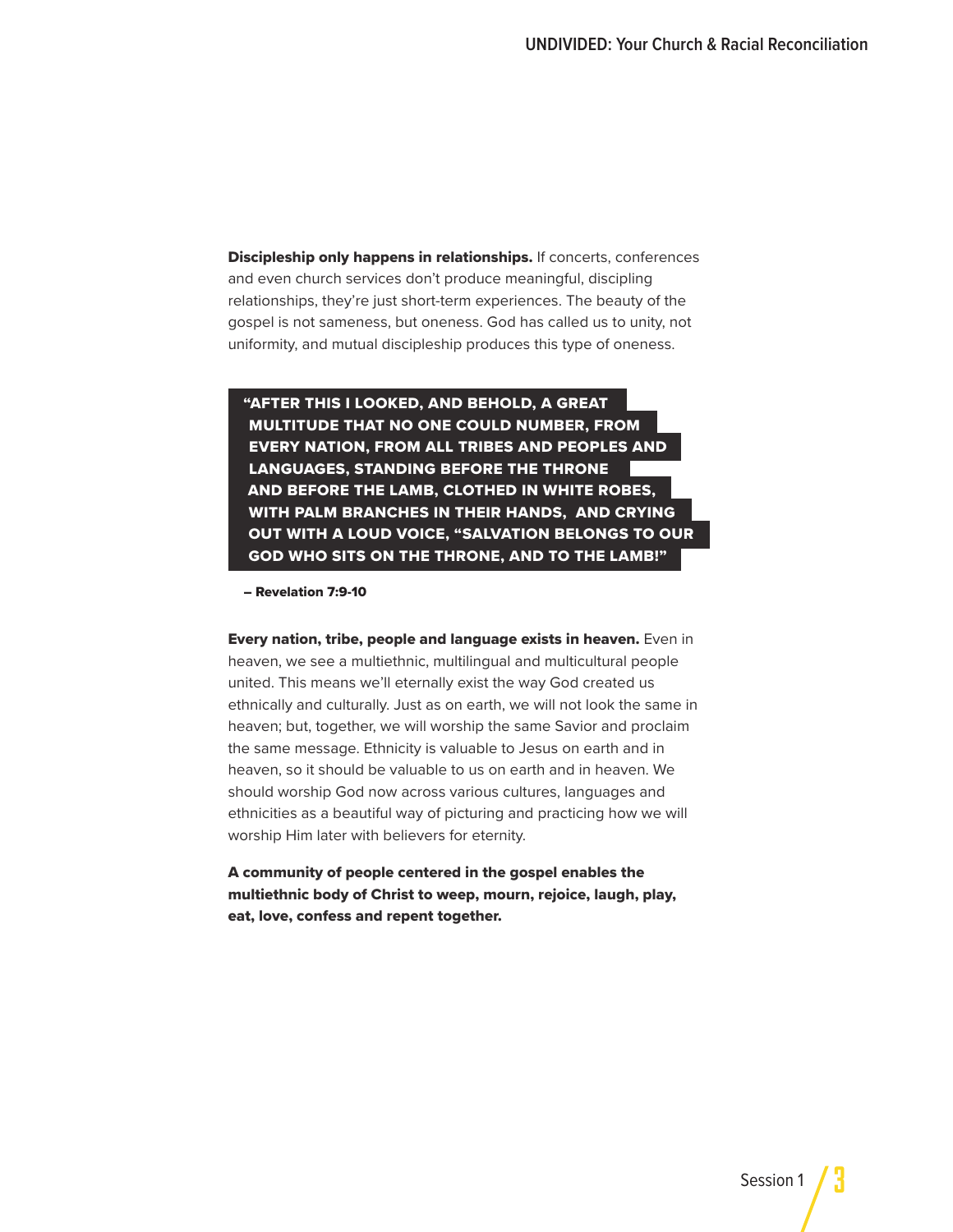THE GOSPEL COMMUNITY SPECTRUM is a tool to examine both our personal lives and our church community through the lens of a theologically and practically biblical worldview. This spectrum is designed to:

- ▶ Allow for personal introspection, acknowledgment, understanding and confession regarding how we engage race.
- Spark candid, open dialogue.
- ⊲ Encourage practical action steps to pursue oneness in our local churches and communities. These steps are not new, and they are not unique to our modern American context.

#### THERE ARE FOUR STEPS IN THE GOSPEL COMMUNITY SPECTRUM:

1. Ignorance  $/$  2. Awareness  $/$  3. Intentionality  $/$  4. Gospel Community

In this guide, we will unpack each phase of the spectrum through the life of the Apostle Peter in Acts 10. Although God used Peter powerfully to impact the early church, Peter himself struggled to build relationships with other ethnicities. The Holy Spirit deepened his understanding of the reconciliatory nature of the gospel message to unite him with people who didn't look like him. Peter eventually learned that the church is stronger together—especially across ethnic lines. Let's pray that our God will also give us a deeper revelation of the gospel through studying Peter's journey of reconciliation.